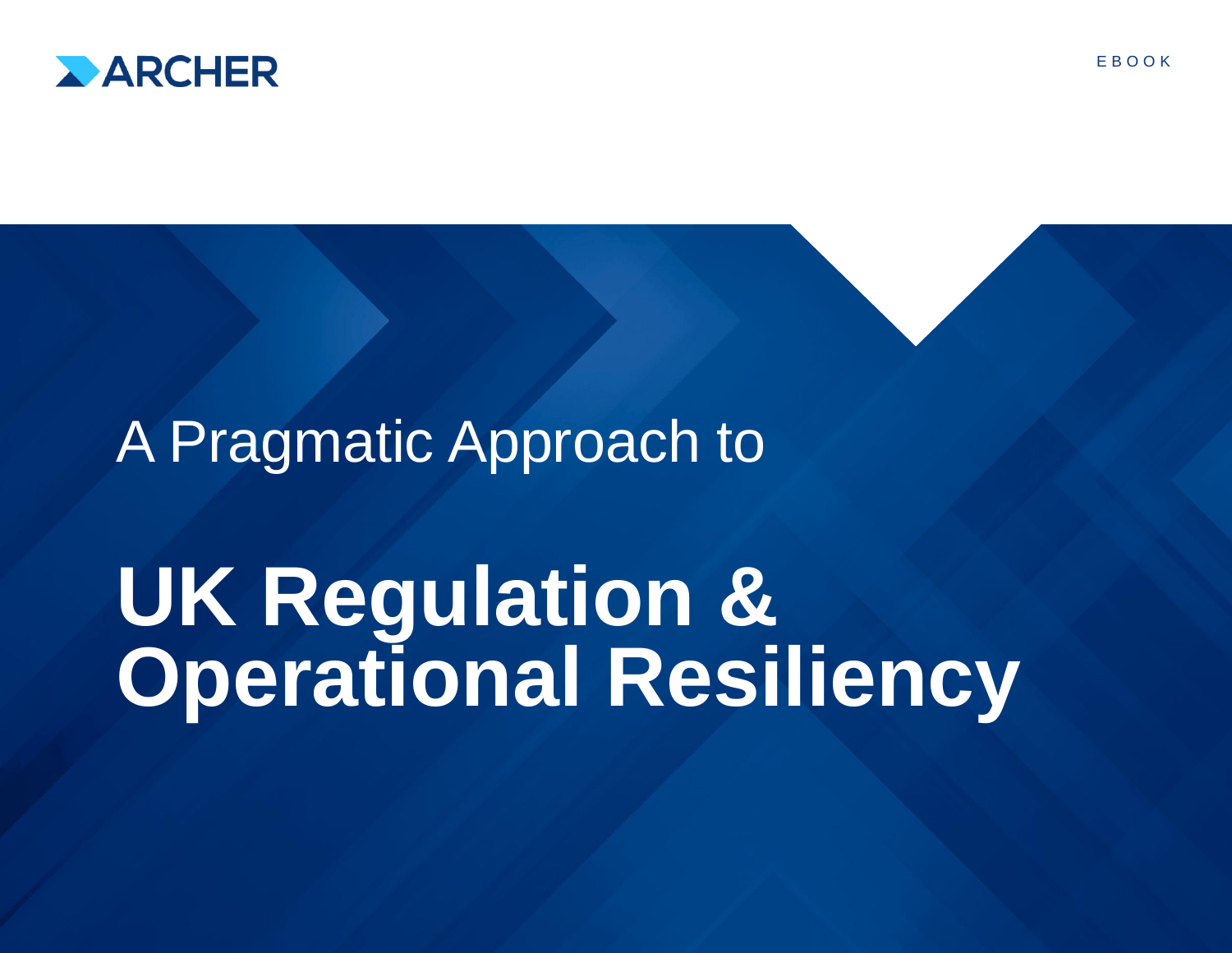## **The Rising Tide of Resiliency Regulation**

#### **Business Ecosystems Are Complex–Disruptions Will Occur**

Organisations across the United Kingdom (UK) and European Union (EU) have felt disruptive impacts from the global financial crisis, COVID-19, Brexit and more. Most have relied on traditional business recovery, but COVID-19 has shown that disruption can be prolonged and evolving, so organisations must adapt. The paradigm has also shifted from not 'if' disruption will occur, but 'when'.

Disruption takes many forms, such as business impacts from sending an entire workforce to work from home, sudden impacts from an unforeseeable cyber event, loss of market share to a stronger competitor, or a drastic change in an industry business model.

*A Tata Consulting Services COVID-19 Business Impact Survey revealed that most organisations were caught off guard and ill-prepared to adapt their operational model to continue serving their customers.*

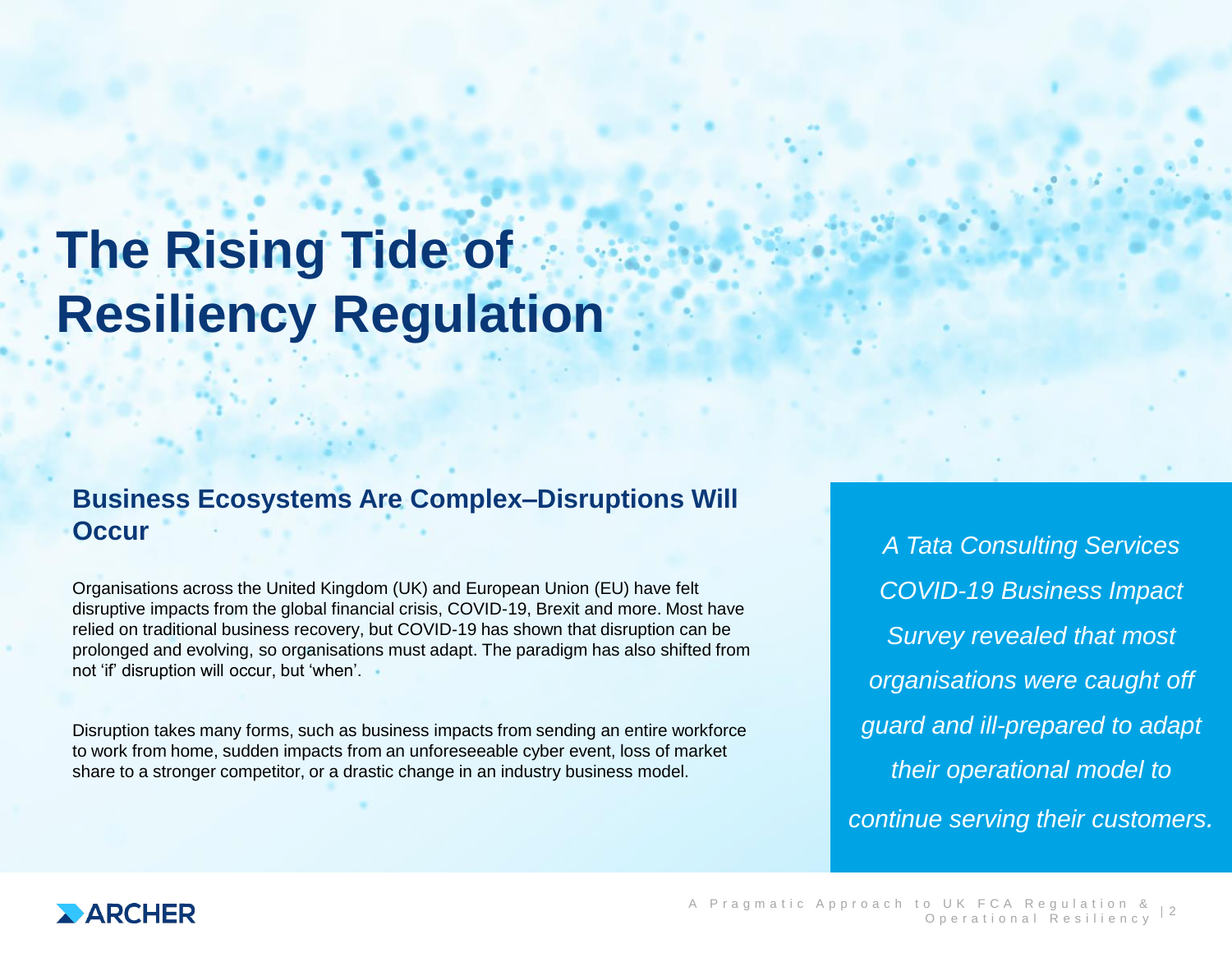*FCA Policy Statement: By 31 March 2022, firms must have identified their important business services, set impact tolerances for the maximum tolerant disruption and carried out mapping and testing*

The EU Commission, Basel Committee on Banking Supervision, UK Prudential Regulation Authority (PRA) and Financial Conduct Authority (FCA) have issued guidance related to the need for financial services firms and the financial sector to become more operationally resilient which is the ability to prevent, adapt, respond to, recover and learn from operational disruptions. This is sound advice for any organization.

Organisations are searching for answers to questions, such as: How does our organization become more resilient? Where do we start and what are the steps needed to build resilience? There are no quick or easy answers, but there are ways and means to build resilience. Read this eBook for some ideas that can help your organization get on the right track.

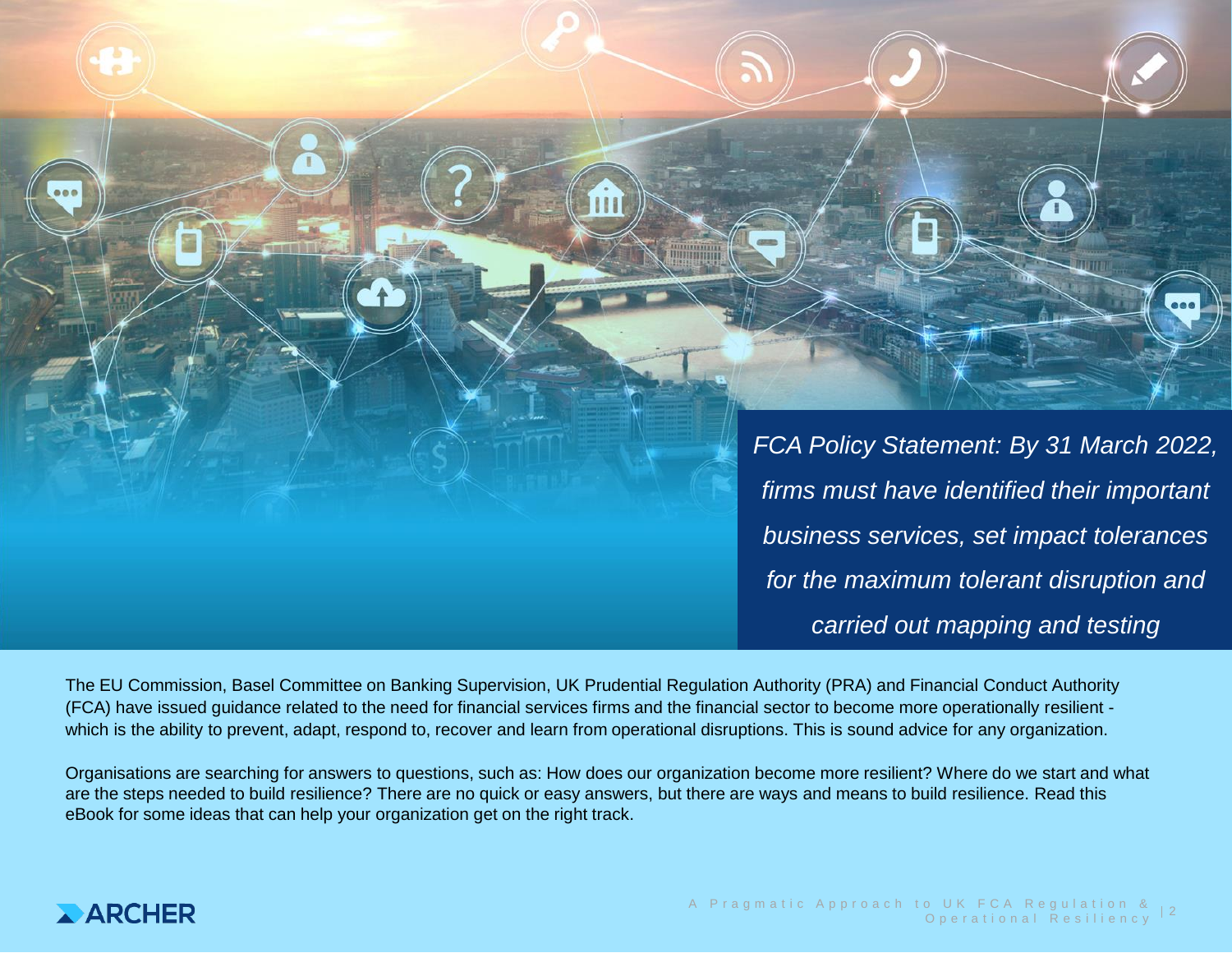### **Step 1: Identify** Important **Business Services**

**Step 2:** Know Your Risks and Threats

 $4.2 < \alpha$  Security LLC or its affiliates. All rights reserved. All rights reserved. All rights reserved.

Building resiliency starts with identifying the products and services most important to your customers and business. A business impact analysis (BIA) helps determine their criticality, as well as their impact tolerances and recovery objectives.

The BIA is also used to identify the internal business processes, systems, data, people, locations and third parties so that you can make them a priority in your resiliency planning. This focus helps prioritize your efforts and resources to build resiliency in where it matter most.

Building resiliency is contingent on understanding and managing the impacts of risks and threats to your organisation. The events from the recent past have taught that anything can happen – and probably will.

So many of today's risks are inter-related and can have a 'domino effect' on complex organisations, so risk management must be approached in an integrated way. For example, a third-party breach could impact your customer data, leaving your organization exposed to compliance risk, cyber threats, reputation risk and financial loss. Therefore, you must understand and approach the risks, threats and disruptive scenarios that could occur like they will – and mitigate the potential impacts.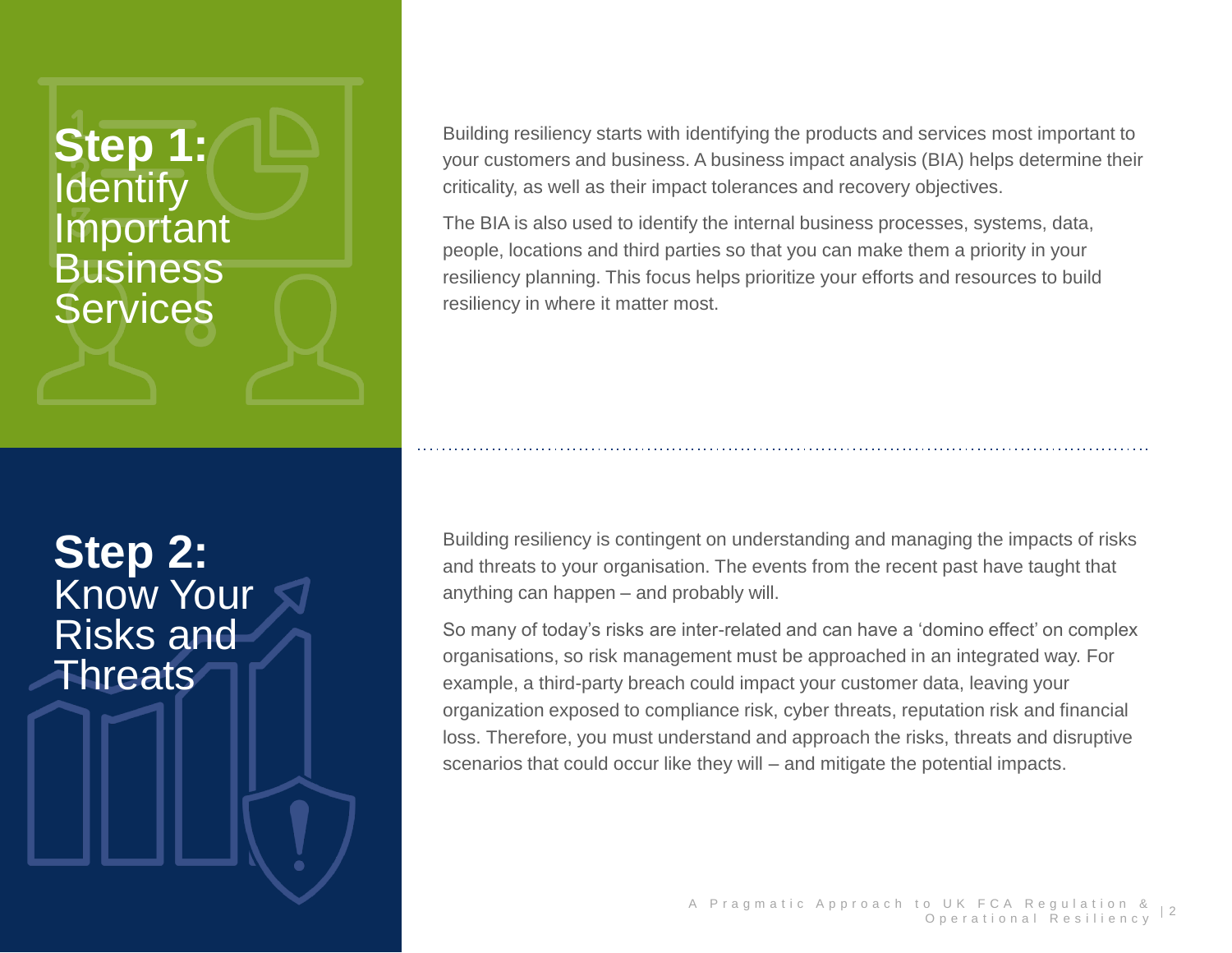### **Step 3:** Mitigate and Respond

**Step 4: Build Operational Resiliency** 

5 ©2021 RSA Security LLC or its affiliates. All rights reserved.

Addressing threats and risks needs to occur on an ongoing basis - before, during and after the crisis. Risk and threat identification, performing scenario analysis of what could occur, and addressing gaps in resiliency are proactive, mitigating steps that are vital to managing negative impacts to the organization.

However, things can still go wrong. A supply chain disruption. A customer who falls on a slippery floor. A disgruntled employee on social media – are kinds of incidents that occur often enough inside companies to merit standard procedures for handling them efficiently and effectively.

But what happens when an incident develops into a crisis? This 'perfect storm' can require the need to manage the crisis from growing, respond in many ways, recover disrupted areas of the organization and deal with the fallout. Preventive and reactive steps are vital to managing the threats, risks and scenarios and reducing the impact to the organization.

Resilient organisations are adaptable, integrated, risk-driven. They not only implement plans to recover from different types of disruption; they also build resiliency into the fabric of their business - processes, systems and infrastructure. For example, that means identifying concentration risk - like overreliance on one customer segment, or single points of failure—such as using only one facility that manufactures a key part for your product and having alternate plans for contingencies that could occur. Then taking action to mitigate the risks.

Successful business resiliency programs enable building resiliency across the organization by coordinating risk management, business resiliency planning, response activities, and crisis management. However, they also align these activities with business strategies and objectives, and across all three lines of defense to build resiliency into the way the organization operates and does business. Resilient organisations use metrics to self-assess and ensure they are continuously improving.